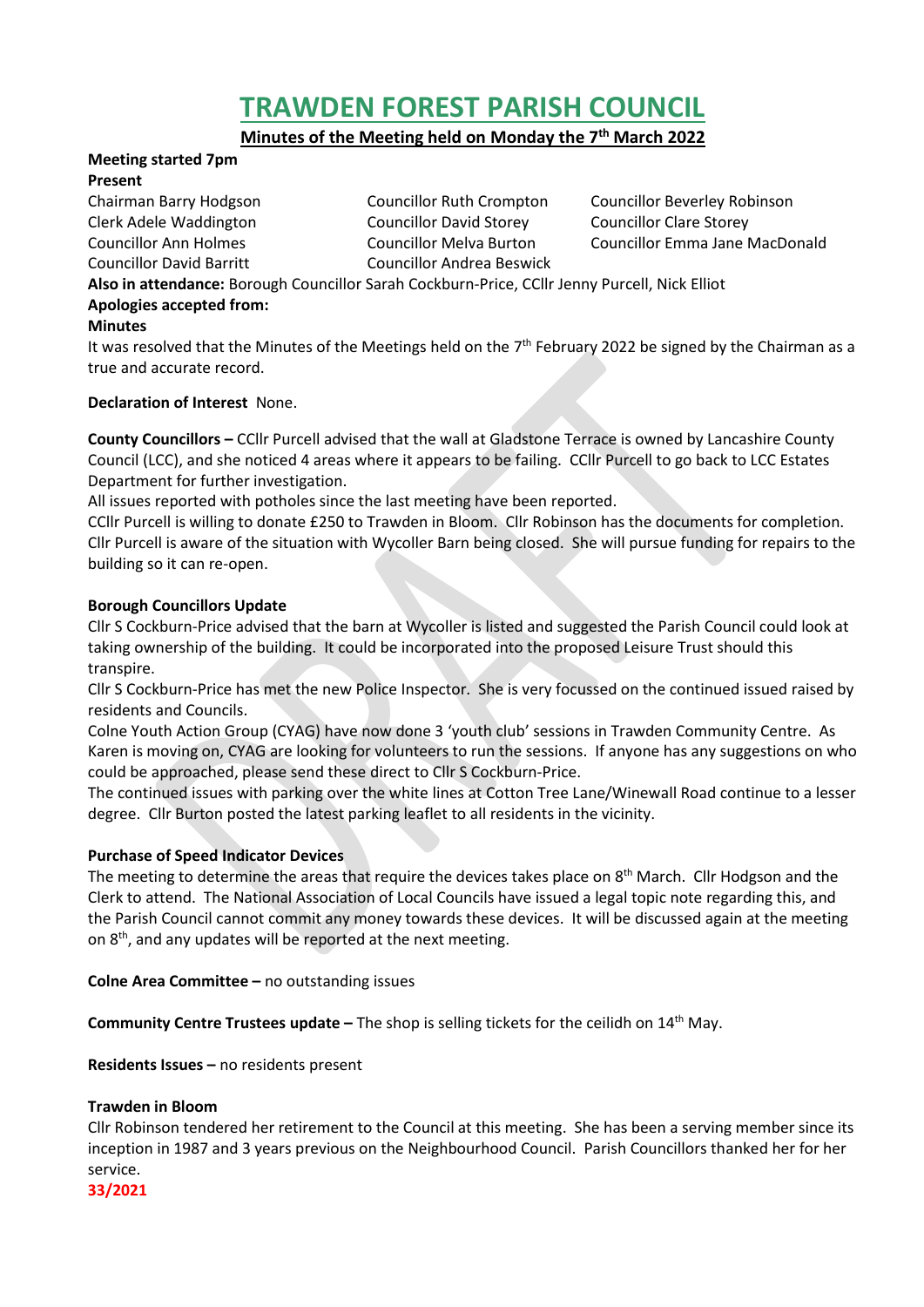It was resolved that a meeting will be held to determine a way forward with Trawden in Bloom. Cllr Robinson will stay on this group.

The grant money received for the Queens Platinum Jubilee project has been spent on materials.

#### **Lengthsman**

It was resolved that the Lengthsman and grass cutting contracts be reissued.

#### **Allotments/Garages**

It was resolved that the formation of the Allotment society was a positive thing, and all tenants will be expected to be members.

#### **Area at top of Tram Tracks**

It was resolved that the repairs to the area to the top of the Tram Tracks be put on hold until the access issues for the holiday let are resolved.

#### **Ball Grove Park**

It was resolved that the Queens Platinum Jubilee Avenue trees be planted at 1pm on 2<sup>nd</sup> April 2022 if support is available from Pendle Borough Council.

#### **Friends of Trawden Playground**

The plans and updated report are due at the May meeting.

#### **Clerks update**

It was resolved that the additional hours, holiday pay and expenses be paid. The Clerk also reported that the increase for public sector workers has now been agreed. This will be backdated to 1<sup>st</sup> April 2021, as the guidance from NALC.

Cllr MacDonald thanked the Clerk for her continued patience and continual chasing of Parish Council matters. This was echoed by all members.

#### **Trawden Forest Leisure trust**

It was resolved that this be publicised to see what interest there is in the formation of a Leisure Trust.

## **Request from Lancashire County Council**

It was resolved that the Parish Council request bollards at Trawden Road to stop the parking opposite the solid white lines.

**Grot Spot Walk –** It was resolved that this date would be arranged by email.

**Policies –** it was resolved that the Policies be broken down, month by month, with a few policies to review each month.

## **Planning Applications**

The Terms of Reference will be sent out to all Councillors with the April agenda information for consideration.

**Planning Application 22/0067**/HHO Stable Cottage Far Wanless Farm Hollin Hall Trawden Lancashire BB8 8QE Full: Erection of single storey glazed extension to rear (South East) elevation and replacement of all windows and doors. To replace the existing doors detracts from the riginal character of the property. It is also within the curtilage of a listed property, and any alterations should be in keeping with this criteria.

**Planning Application 22/0052/FUL** Hilldene Rock Lane Keighley Road Trawden Colne Lancashire BB8 8RR Full: Demolition of former poultry sheds, removal of silo feed hoppers and erection of agricultural building (For storage of equipment) measuring 15m x 10m x 5.2m in height (To ridge). The Councillors question the size of the building for the size of the acreage owned. They feel the building is disproportionate to the acreage held. It will also be highly visible from many aspects around the village. **34/2021**